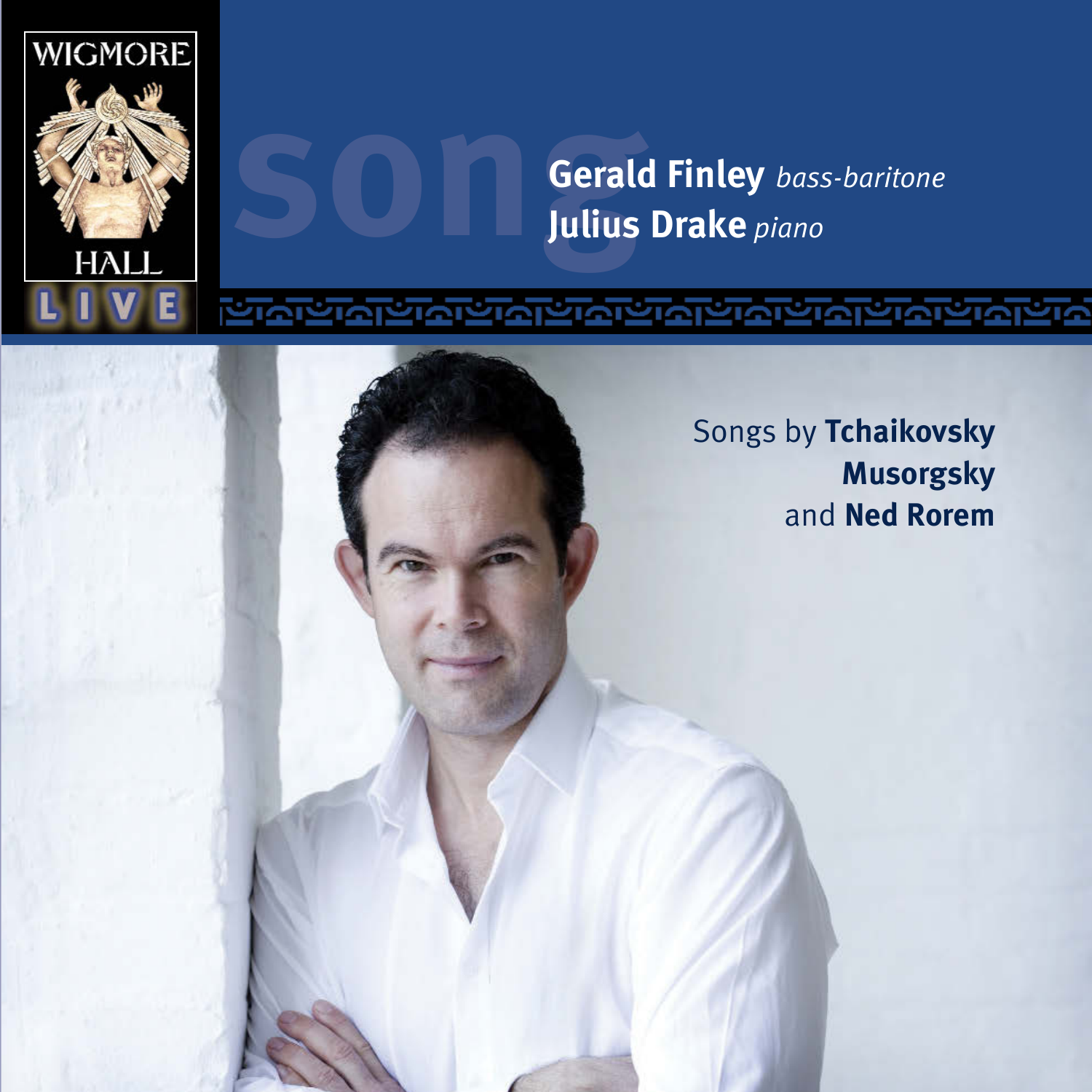## **PYOTR ILYICH TCHAIKOVSKY** (1840–1893)

Don Juan's Serenade It was in early spring At the ball By day or by night The mild stars shone for us Only one who knows longing As over burning embers

'The essential in vocal music', insisted Tchaikovsky, 'is truthful reproduction of emotion and state of mind.' He was quick to defend himself against accusations of faulty word-setting or declamation: 'I should not hesitate for an instant to sacrifice the literal to the artistic truth. These truths differ fundamentally, and I could not forget the second in pursuit of the first …'

Many of his songs start from the type of salon romance so expertly written by Glinka, who had pioneered the careful moulding of Russian verse to a basically Italianate vocal style. Such romances were popular with amateurs and profitable for composers and publishers, who could depend on quick sales and a wide circu lation. They rely on charm and sensitivity above all, and rarely make great demands on their performers. But for all his fluency and readiness to please, Tchaikovsky would often rise above conventions and achieve heights of expression – and challenges to his interpreters – that make his songs an important and very personal part of his output.

The three songs from Op. 38, composed in 1878 soon after the Violin Concerto, are settings from a verse anthology that Mme von Meck had sent Tchaikovsky in response to a request for texts to set to music. 'Don Juan's Serenade' owes much of its bravura swagger to cross-rhythms and teasingly irregular phrasing. 'It was in the early spring' grows impressively from its suave opening, while 'At the ball' contains many emotional subtleties against an almost muted waltz background.

The passionate declaration 'Whether the day reigns', with its expansive piano prelude and postlude, was one of the handful of songs that Tchaikovsky orchestrated, but unfortunately this version has not survived. On the other hand, there is no lack of arrangements, good, bad and appalling, of the last of the *Six Romances* Op. 6. 'The mild stars shone for us' is the last of a group of songs

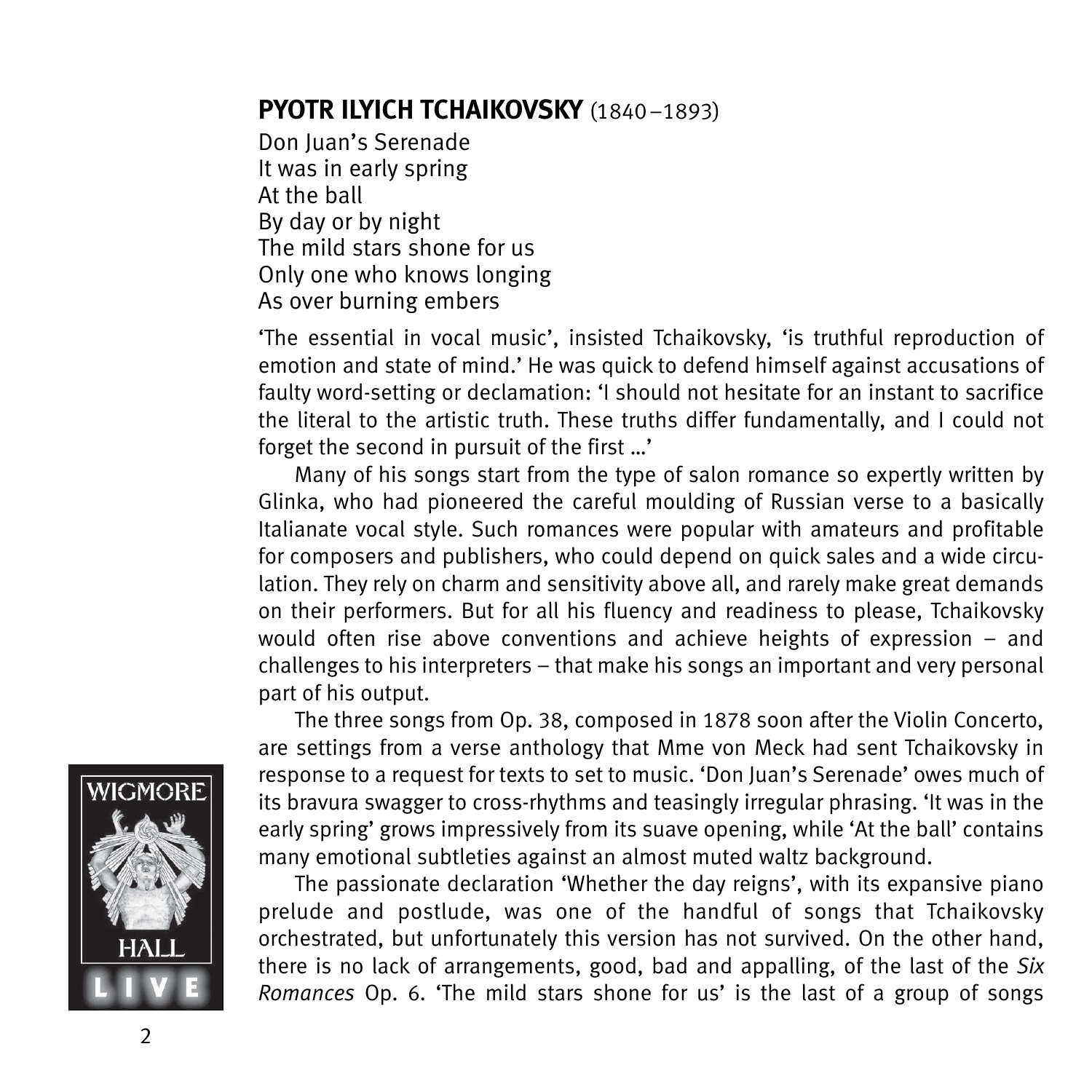composed in 1886. The Tsar's nephew, Grand Duke Konstantin, had suggested that it might be a good idea to dedicate a song to the Empress. Tchaikovsky produced not one but a set of twelve, and in return received a signed portrait of the Imperial dedicatee. 'As over burning embers' is a fine example of Tchaikovsky's 'artistic truth' as he moulds the vocal line to allow the most expressive delivery of the text.

## **MODEST MUSORGSKY** (1839–1881)

Songs and Dances of Death

Lullaby Serenade Trepak The Field Marshal

When Musorgsky composed his first songs in the early 1860s he was a bit of a dandy, a bit of a dilettante and a frequenter of Italian opera. Over the next few years, however, his outlook changed radically as he joined the remarkable group of men who were trying to create a truly Russian national style in music: they included the critic Stasov and the composers Balakirev, Borodin and Rimsky-Korsakov. Already a fine pianist with a great talent for improvisation, he came to realise that music could be something more than mere entertainment, that it could be a means of reflecting the world and understanding it. He resigned his commission in the army and devoted himself to music, and soon became the most radical of the group. To his mind, beauty for its own sake was a misleading concept, and there was no place for any form of art that ignored social reality. Art existed to enlarge our understanding of life in general by focusing on real lives – or, as in the case of this song cycle, real deaths.

As Musorgsky matured, his songs began to display a remarkable sense of musical drama made possible by his absorption of Russian folk-music idioms, and by his genius for recapturing in music the most subtle inflections of the spoken language. The *Songs and Dances of Death* come from relatively late in his short career: he composed the first three in 1875, the year after his opera *Boris Godunov* was finally staged, and the fourth in 1877. We know that he originally planned further songs for the cycle: these would have included one portraying the death of

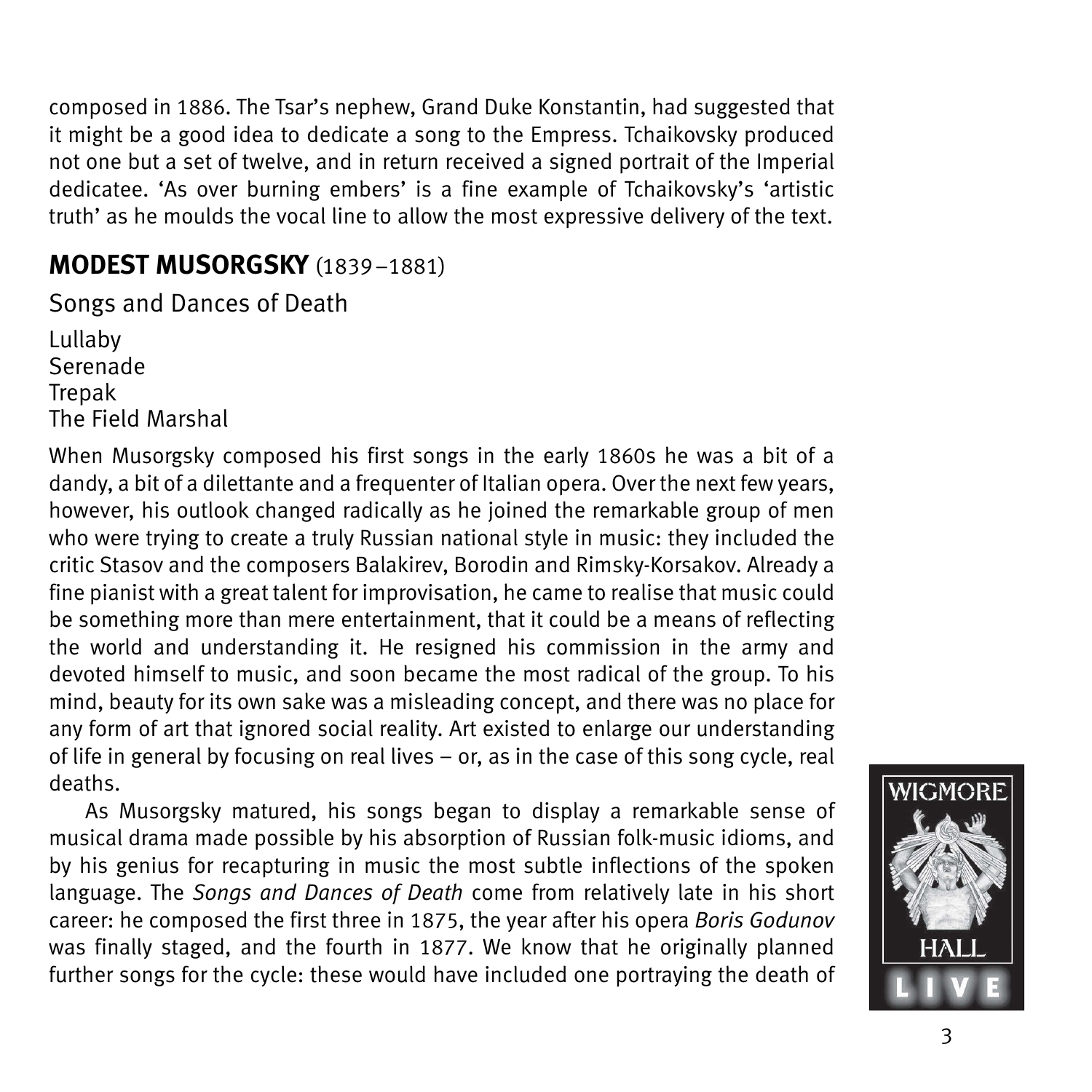a stern old monk in his cell, and another about a political exile. The songs show Musorgsky as a great musical dramatist, creating four separate scenes that are at the same time simple and visionary: first the mother vainly trying to protect a sick child; then the erotic serenade sung by death to a pale young girl; the drunken peasant collapsing in the fatal embrace of the snow; and finally death summoning his armies on the battlefield.

## **NED ROREM** (b. 1923)

War Scenes

A Night Battle Specimen Case An Incident Inauguration Ball The real war will never get in the books

Ned Rorem has by now composed well over four hundred songs, either single or grouped in cycles, and has always shown a keen literary response to texts, adapting his musical style to the varied demands of expression and declamation. *War Scenes* was composed in 1969 for Gérard Souzay and Dalton Baldwin, who were about to undertake a recital tour in the USA. In his diary, Rorem noted that the great French baritone '… wanted "dramatic" songs, his voice having grown more "interesting" than before. I fulfilled the commission in ten days, composing to five fevered extracts torn pell-mell from Whitman's war journal'. He later elaborated: 'I decided I wouldn't write anything in French. As a pacifist and a Quaker, I opposed the war in Viet Nam, and although I am not politically inclined, I did feel compelled at the time to voice my opposition in a song cycle. Whitman's anti-war diary seemed to fit the bill. Political music never changes anything, and this song cycle could really refer to any war – the Civil War or the Trojan War.'

The texts set here come from *Specimen Days*, a collection of notes which Walt Whitman published in 1882, eighteen years after the events described, when he visited the front during the American Civil War. Whitman was really the first modern war poet. Leaving to others the big political issues, he concentrated on personal details of the wounded, dead and dying, hearing just '... an unending, universal

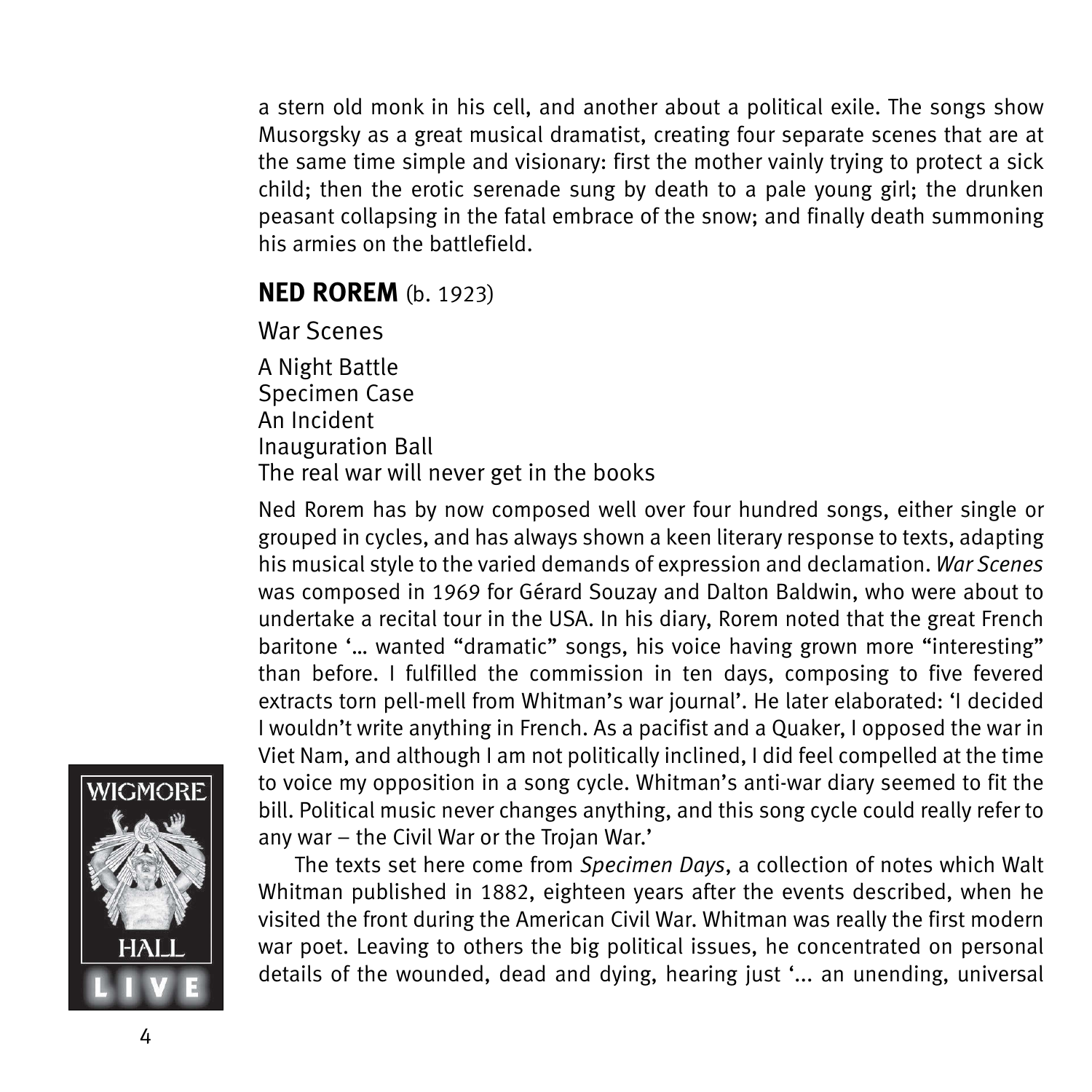mourning-wail of women, parents, orphans – the marrow of the tragedy concentrated in those Army Hospitals.'

Since these are prose texts, and fairly rough, unstructured prose at that, a lyrical approach would have been unsuitable. Rorem chose instead a style of heightened speech in the vocal line, with a piano part that serves as punctuation, commentary and background. The waltz 'Inauguration ball' was an after-thought, composed to provide contrast after the other four sections had already been written.

*Andrew Huth © 2008*

## *encores*

## **CHARLES IVES** (1874–1954)

Memories (A) and (B)

Julius and I have become firm devotees of the songs of Charles Ives, in addition to Barber and Rorem, for their constant ability to surprise with sometimes complex variety and to conceal earnest emotion with a disarming simplicity. *Memories (A) and (B)* appear to be rather straightforward but are equally entertaining and heartfelt; two vignettes of American music making, at the opera and down on the farm, whistling and humming in equal measure … Julius contributing expertly!

## **EINOJUHANI RAUTAVAARA** (b. 1928)

## Shall I compare thee?

My love of things Finnish began with the role of Jaufre Rudel in Kaija Saariaho's *L'amour de loin*, culminating in its presentation by Finnish National Opera in 2004, conducted by Esa-Pekka Salonen. During our recital tour of European cities, we were in Helsinki during the week of the 79th birthday of another great Finnish composer, Einojuhani Rautavaara. We thought it would be nice to acknowledge the event with one of his Shakespeare settings, full of pace, rhythm and very summery!

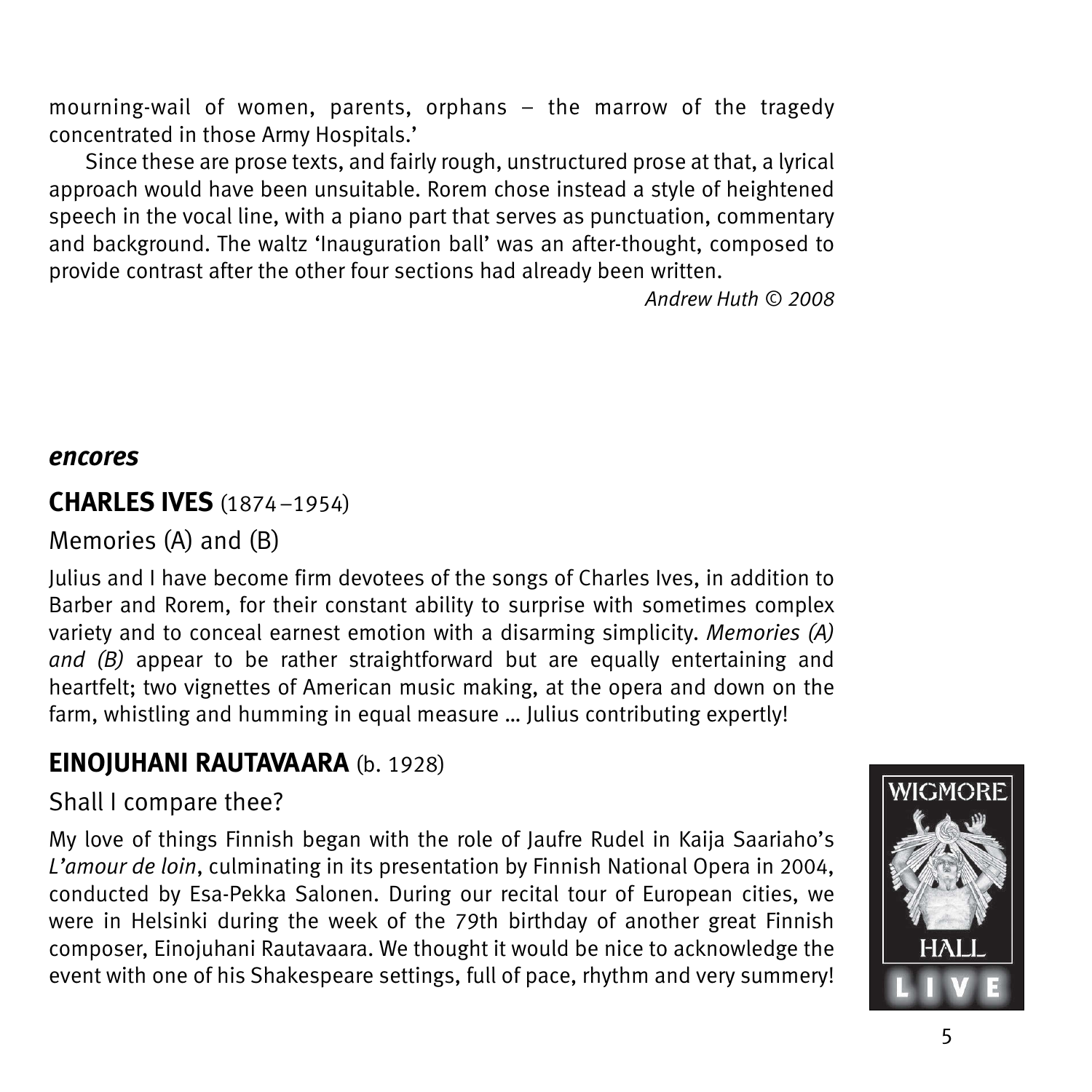## **WOLSELEY CHARLES** (1889–1962)

## The Green-Eyed Dragon

As soon as I first heard this song on a disc sung by John Charles Thomas, one of my great heros, I knew I would include it in my programming. It was originally written for the masterful Stanley Holloway. This encore has become a favourite because whatever the recital, it allows a terrific energy to sweep through the audience, almost participating in its childlike bedtime story. We thought its comic and menacing theatricality was a good way to round off a programme of melodic richness, images of death and disturbing moral issues.

*Gerald Finley © 2008*





Gerald Finley (right) and Julius Drake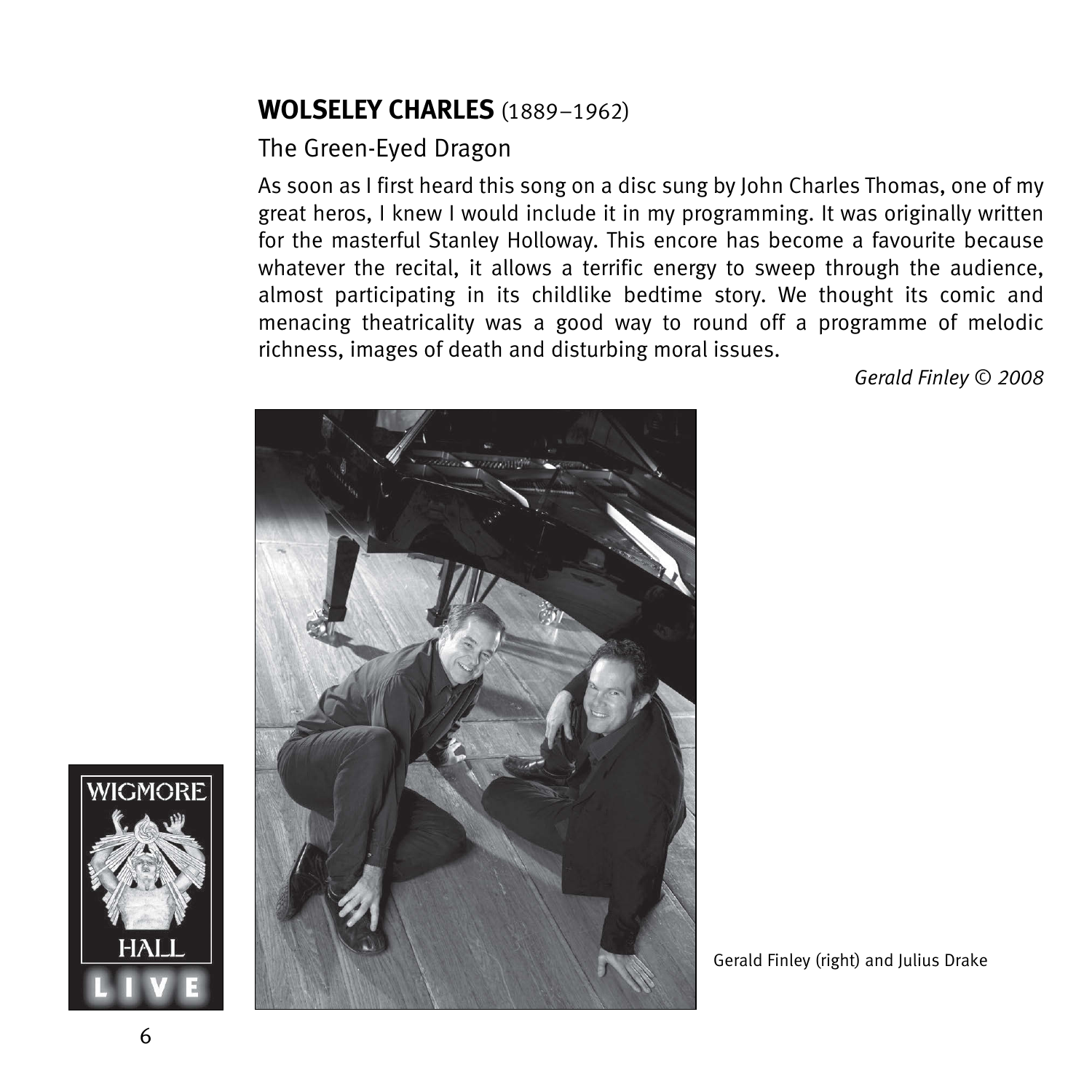## **PYOTR ILYICH TCHAIKOVSKY** (1840–1893)

Serenada Don-Zhuan Op. 38 No. 1 Don Juan's Serenade

Gasnut dalney Alpukharï Darkness is falling

Vsekh, kto skazhet, shto drugava Anyone who says that another Zdes ravnyayetsa s toboy, woman is comparable to you;

V tikhom sumrake nochey. The process in the quiet night air Razdayutsa serenadï, you can hear serenades

Dlya prelestnïkh lyutsa dam, for the beautiful ladies,<br>
Ya zhe tov, kto ysekh prelestnev and to the fairest of them all Ya zhe toy, kto vsekh prelestney,<br>Vsvo pesn i krov movu otdam!

(Alexey Tolstoy 1883–1945)

To bïlo ranneyu vesnoy Op. 38 No. 2 It was in early spring

over Alpujara's golden land; Na prizïvnïy zvon gitarï when my guitar calls to you, come out, my darling!

Vsekh, lyuboviyu sgoraya, anyone else who burns with love for you --<br>Vsekh zovu na smertnïv bov! anyone and love for the death view of the death. I challenge them to a duel to the death.

Ot lunnovo sveta<br>
The light of the moon<br>
Tardel nebosklon.<br>
The light of the moon and the moon of the morizon: illumines the horizon: O, vïydi, Niseta, oh, quickly come out, Skorey na balkon! Nisetta, onto your balcony.

Ot Sevili do Grenadï, established a From Seville to Granada, and the clashing of swords.

Mnogo krovi, mnogo pesney  $\frac{M}{2}$  Much blood and many songs flow I dedicate all my songs and my blood.

Ot lunnovo sveta The light of the moon Zardel nebosklon, illumines the horizon: O, vïydi, Niseta, **only come out**, **only come out**, **only come out**, **only come** out, Skorey na balkon! Nisetta, onto your balcony.

To bïlo ranneyu vesnoy, Trava versions, It was in early spring, Interval of the grass had barely spring, Interval of the grass had barely spring, Interval of the grass had barely spring, Interval of the grass had barely sp Trava yedva vskhodila,<br>
Ruchi tekli, ne paril znov, entity and the grass had barely sprouted,<br>
streams were flowing, it was st Ruchi tekli, ne paril znoy, streams were flowing, it was still cool, <br>I zelen roshch skvozila: streams the groves were newly green. the groves were newly green.

Truba pastushya po utru In the mornings, the clear sound<br>
Yeshcho ne pela zvonko.<br>
Of shepherds' pipes was still sile of shepherds' pipes was still silent. I v zavitkakh yeshcho v boru,<br>
Bil paporotnik tonkiv: in the pinewoods the slender ferns<br>
Were still tightly curled. were still tightly curled.

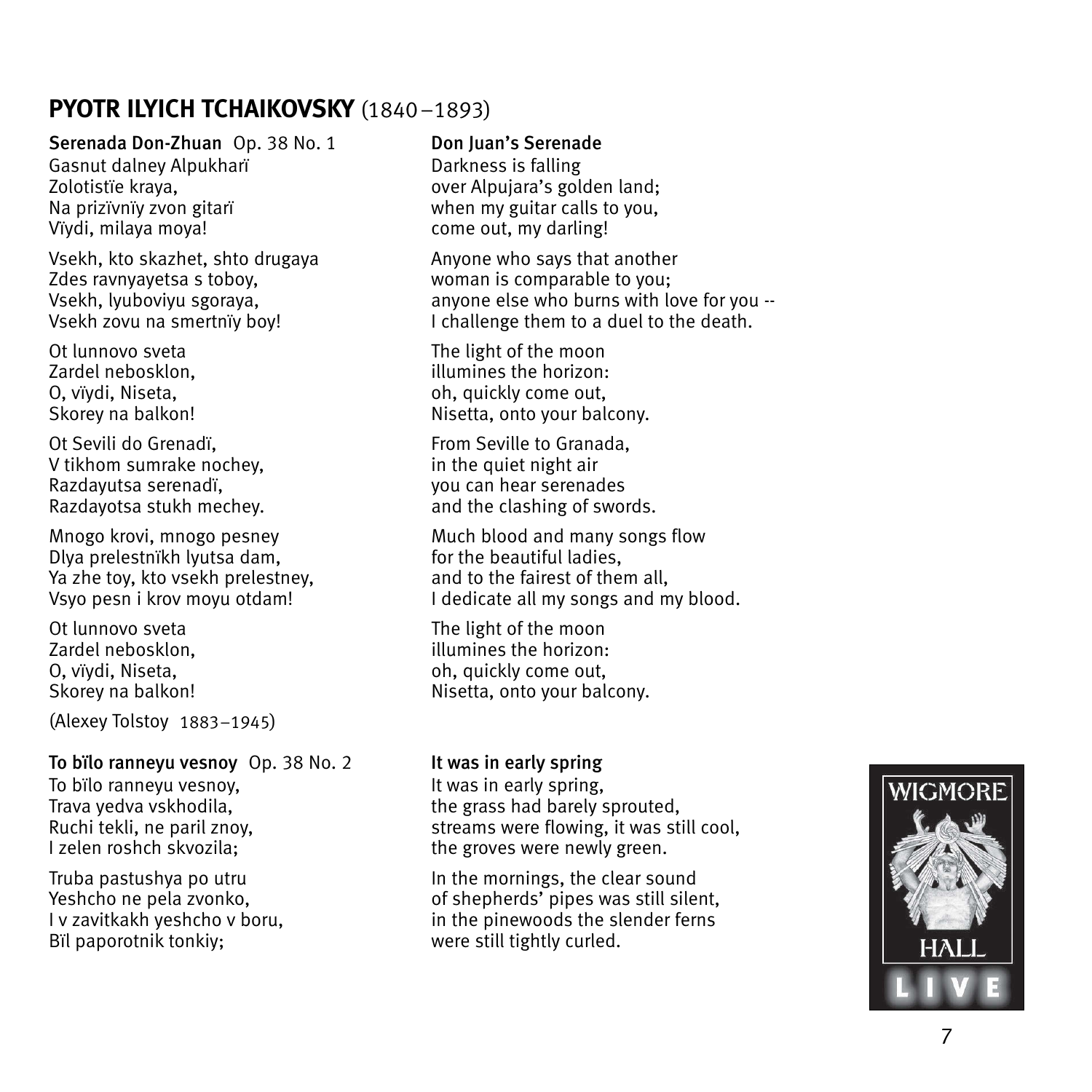To bïlo ranneyu vesnoy, It was in early spring,

To na lyubov movu v otvet It was in reply to my love Ti opustila vezhdï...<br>O zhizn! o. les! o. solntsa svet! (a solife! O forest! O sunlight!) O zhizn! o, les! o, solntsa svet! O, yunost! o, nadezhdï! (O youth! O hopes!

I plakal ya pered toboy, and I wept before you,<br>Na lik tyoy glyadya miliy. To bïlo ranneyu vesnoy,<br>
V teni bervoz to bïlo<br>
V teni bervoz to bïlo

To bïlo v utro nashikh let. It was the morning of our life. O, schaste! o slyozï! <br>O. les! o. zhizn! o. solntsa svet! <br>O forest! O life! O sunlight! O, les! o, zhizn! o, solntsa svet!

(Alexey Tolstoy 1883–1945)

### Sred shumnovo bala Op. 38 No. 3 At the ball

Sred shumnovo bala, sluchayno, At a noisy ball, quite by chance, V trevoge mirskoy suyetï,<br>
Tebya va uvidel, no tayna<br>
I caught sight of you, but myste Tvoi pokrïvala chertï. veiled your features.

Mne stan tvoy ponravilsa tonkiy year of Your slim figure entranced me,<br>I ves tvoy zadumchivïv vid. Your sas well as your dreamy appearantly A smekh tvoy, i grustnïy, i zvonkiy,

I v gryozakh nevedomïkh splyu... and sink into strange dreams. No kazhetsa mne, shto lyublyu! but yes, I think I am in love.

(Alexey Tolstoy 1883–1945)

V teni beryoz to bïlo, in the shade of the birch trees. Kogda s ulïbkoy predo mnoy<br>Ti ochi onustila volumente when you smiled and lowered vour eyes before me

looking into your beloved face.  $\overline{a}$  in the shade of the birch trees.

O, svezhiy dukh beryozï! O the fresh scent of the birches!

I caught sight of you, but mystery

Lish ochi pechalno glyadeli, Your eyes betrayed your sadness, A golos tak divno zvuchal, yet your voice had a lovely ring, Kak zvon otdalyonnov svireli, and the sound of a distant pipe Kak morya igrayushchiy val. exercise the playful waves of the sea.

as well as your dreamy appearance;<br>and your sad but ringing laughter S tekh por v movom serdtse zvuchit. has since then echoed in my heart.

V chasï odinokiye nochi **In the lonely hours of the night**, Lyublyu ya, ustalïy, prilech: I like to lie down when I am weary Ya vizhu pechalnïye ochi, and conjure up your sad eyes Ya slïshu veseluyu rech. The sound the sound of your cheerful talk.

I grustno ya, grustno tak zasïpayu, And sadly, so sadly, I fall asleep Am I in love with you? I don't know.

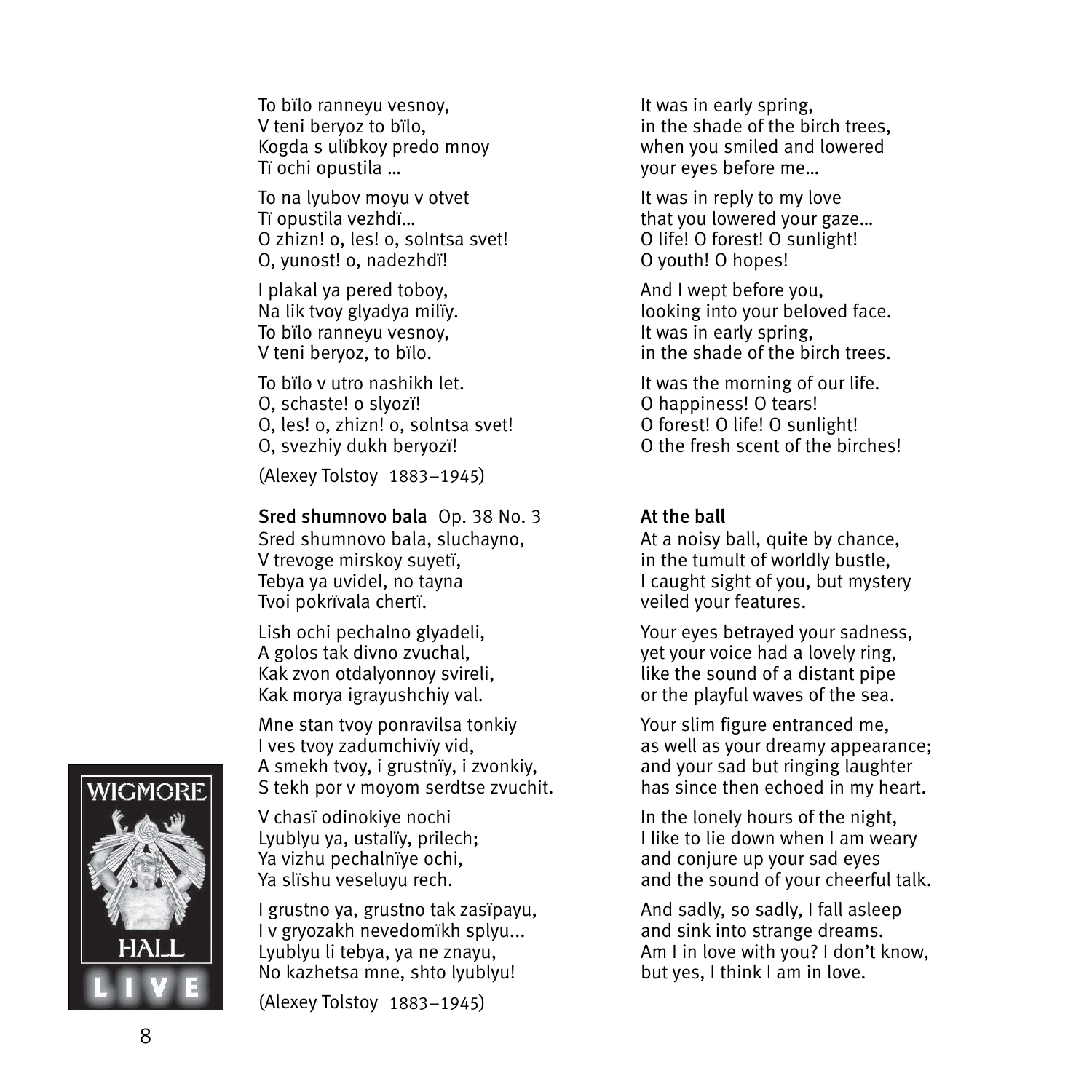### Den li tsarit Op. 47 No. 6 By day or by night

Den li tsarit, tishina li nochnaya, In the glory of day or the silence of night,<br>V snakh li bessyvaznikh, v zhitevskov borbe, In confused dreams or in life's struggles. V snakh li bessvyaznïkh, v zhiteyskoy borbe, in confused dreams or in life'<br>Vsvudu so mnovi movu zhizn nanolnyava in my life is filled wherever Lgo Vsyudu so mnoy, movu zhizn napolnyaya Duma vse ta zhe, odna rokovaya, by one fateful thought alone:<br>Vsvo o tebel

S neyu ne strashen mne prizrak bïlovo, Past shadows no longer frighten me, Serdtse vospryanulo snova lyubya... my heart is again filled with love.<br>Vera. mechti. vdokhnovennove slovo. Faith. dreams and noble words. Vera, mechtï, vdokhnovennoye slovo,<br>Vsvo, shto v dushe dorogovo, svvatovo, all that is good and holy in the heart: Vsyo, shto v dushe dorogovo, svyatovo, Vsyo of tebya! all of it comes from you.

Skoro li sginu ya, zhizn zagubya!<br>Znavu odno, shto do samov mogili

(Alexei Apukhtin 1841–1893)

# Nam zvyozdï krotkie siyali Op. 60 No. 12 The mild stars shone for us

Nam zvyozdï krotkie siyali. Chut veyal tikhiy veterok,<br>
Krugom tsvetï blagoukhali, 
Krugom tsvetï blagoukhali, 
a gent of f I volnï laskovo zhurchali and murmuring waves U nashikh nog. The same sently lapped at our feet.

Mï bïli yunï, mï lyubili,<br>
I s verov v dal smotreli mï:<br>
I s verov v dal smotreli mï:<br>
We were young and confidently looked into Sedov zimï. The set of that blow in winter.

Gde zh eti nochi s ikh siyanem, where are those radiant nights<br>S blagoukhavushchev krasov with their lovely perfume. S blagoukhayushchey krasov I voln tainstvennïm zhurchanem, end those waters mysteriously rippling,  $N = N$ Nadezhd, vostorzhyonnïkh mechtaniy<br>Gde svetlïv rov?

Pomerkli zvyozdï, i unïlo The stars have dimmed,<br>Ponikli blyoklïe tsvetï... The withered flowers dro Kogda zh, o serdtse, vsyo, shto bïlo, Coh my heart, all that we had, Choto and Shoto and Shoto and Shoto and that we had,  $\frac{1}{100}$ Shto nam vesna s toboy darila,<br>Zabudesh tï?

(Alexey Pleshcheyev 1825–1893)

always of you.

Budut li dni moi yasnï, unïlï, Whether my life proves joyful or sad,<br>Skoro li sginu va zhizn zaguhyal whether l die sooner or later Znayu odno, shto do samoy mogilï I know that to the very end of my life<br>Pomïslï, chuvstva, i pesni, i silï. I my thoughts, emotions, songs and Pomïslï, chuvstva, i pesni, i silï, my thoughts, emotions, songs and<br>Vsvo diva tehva! Strength are all devoted to you. strength are all devoted to you.

there was a scent of flowers,

I s veroy v dal smotreli mï; exercise into the future;<br>V nas grypzi raduzhnie zhili. exerce into we were full of golden dreams V nas gryozï raduzhnïe zhili,<br>
I nam ne strashnï vvugi bïli and had no fear of the cruel st and had no fear of the cruel storms

where is our paradise?

the withered flowers droop sadly. when will you forget?

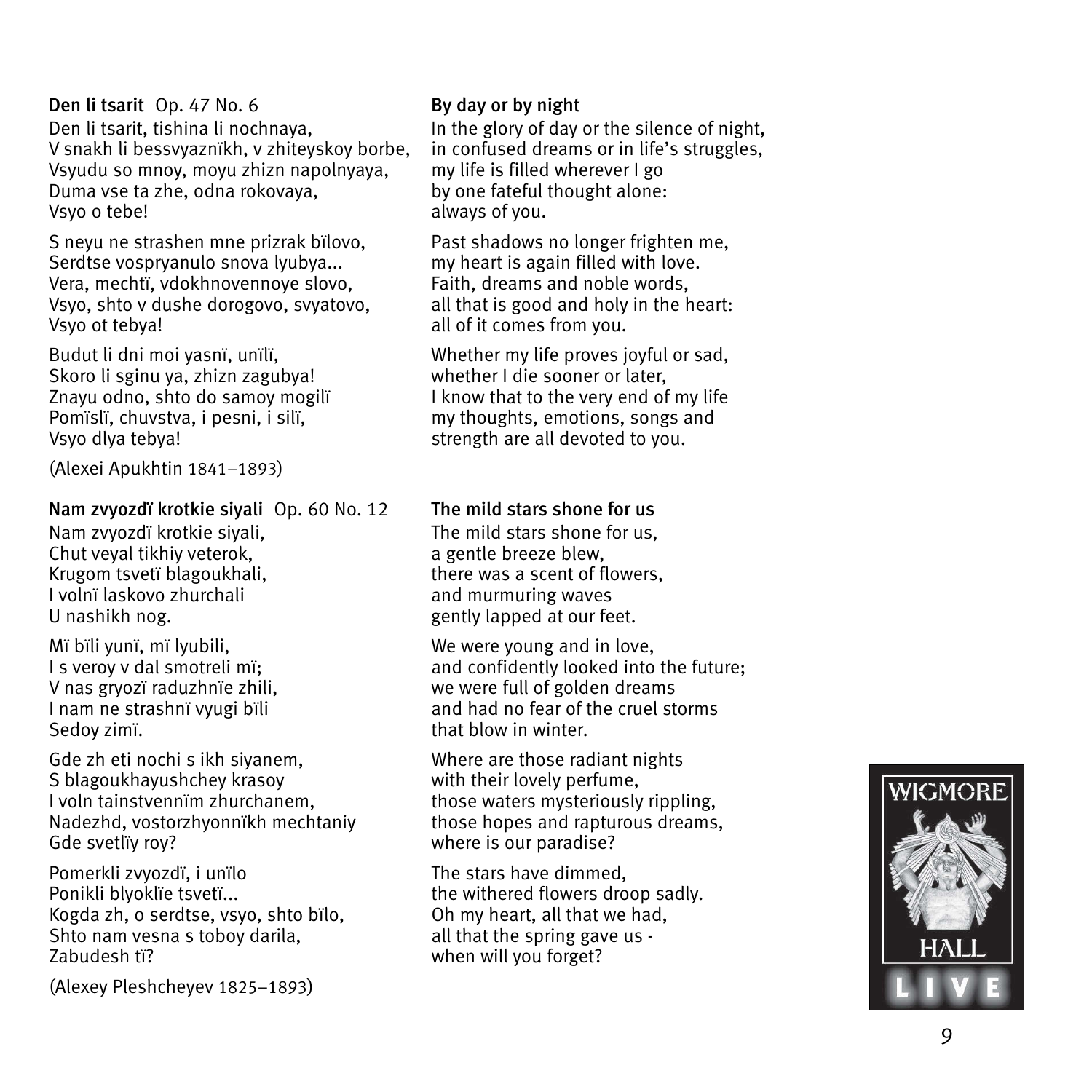Net, tolko tot, kto znal svidanya, zhazhdu, Only one who knows what yearning is Poymyot, kak ya stradal can know how I have suffered,<br>I kak ya strazhdu Glyazhu ya v dal...<br>
Net sil. tusknevet oko...<br>
I have no strength, my ev Net sil, tuskneyet oko...<br>Akh kto menya lyubil i znal - dalyoko! Ah the one who loved and knew me Akh, tolko tot, kto znal svidanya zhazhdu, Only one who knows what yearning is Poymyot, kak ya stradal can know how I have suffered,<br>I kak ya strazhdu Vsya grud gorit... My heart is burning… Kto znal svidanya zhazhdu, Only one who knows what yearning is Poymyot, kak ya stradal can know how I have suffered, I kak ya strazhdu. and how I suffer still.

### Net, tolko tot, kto znal Op. 6 No. 6 Only one who knows yearning (Mignon's song)

and how I suffer still. Ah, the one who loved and knew me is so far! and how I suffer still

(Lev Mey 1822–1862, after Johann Wolfgang von Goethe 1749–1832)

### Kak nad goryacheyu zoloy Op. 25 No. 2 As over burning embers

I ogn sokrïtïy i glukhoy<br>Slova i stroki pozhiravet:<br>Consuming each word a

Tak grustno tlitsa zhizn moya So my life weakly smoulders,<br>Is kazhdïm dnyom ukhodit dïmom: Seach day vanishing like smok Tak postepenno gasnu ya so gradually I am burning away V odnoobrazi nesterpimom... in unbearable monotony ...

O, nebo, ye sli bï khot raz Oh heaven, if only once

(Fyodor Tyutchev 1803–1873)

Kak nad goryacheyu zoloy Max As over burning embers Dimitsa svitok i sgoravet, a manuscript will smoke and burn, consuming each word and line:

each day vanishing like smoke;

Sey plamen razvilsa po vole, source an open flame could burst out, I, ne tomyas, ne muchas dole, and, with no further grief or suffering, I, and then burn out.<br>I could flare up and then burn out. I could flare up and then burn out.

## **MODEST MUSORGSKY** (1839–1881)

### Pesni i plyaski smerti

Kolïbelnaya (1875) Lullaby Stonet rebyonok. Svecha, nagoraya, A moaning child. A room dimly lit<br>Tusklo mertsavet krugom. by a flickering candle. Tusklo mertsavet krugom. Tseluyu noch kolïbelku kachaya,  $\overline{A}$  mother has kept awake all night, Mat ne zabïlasa snom.  $M$ at ne zabïlasa snom.

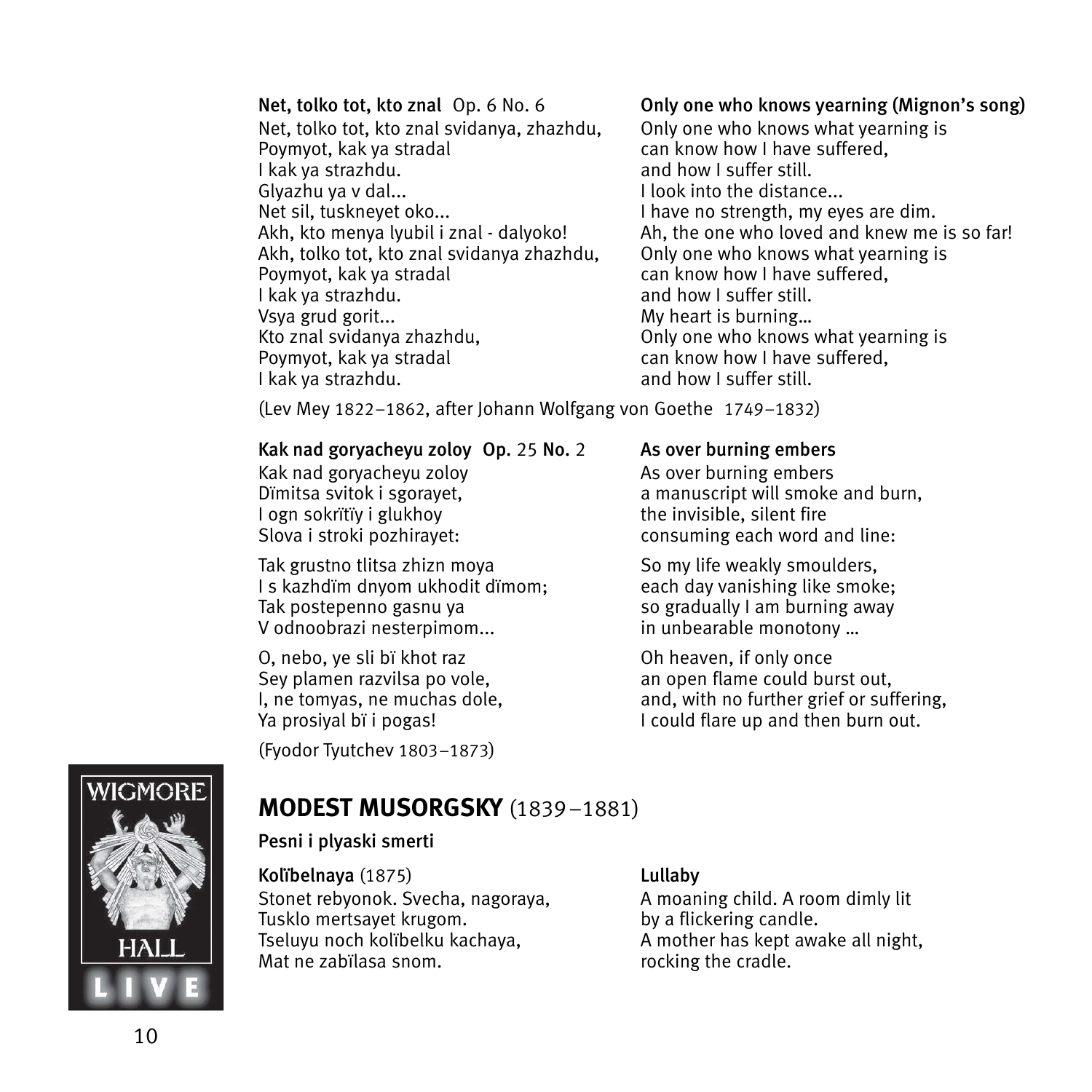Ranïm-ranokhonko v dver ostorozhno and At first light, merciful Death Smert serdobolnaya stuk! softly knocks at the door. The mother values of the values of the values of the values of the values of the values of the values of the values of the values of the values of the values of the value Vzdrognula mat, oglyanulas trevozhno...<br>'Polno pugatsa, mov drug!

Placha, toskuya, lyublya, Your tears of grief and love<br>Tiutomilas, Vzdremni-ko nemnozhko have exhausted vou. Sleep Ya posizhu za tebya. I'll watch for you.

Ugomonit tï ditya ne sumela.<br>Slashche tebya va spovu.'<br>but my song is sweeter than you Slashche tebya ya spoyu.' but my song is sweeter than yours.'

'Nu, da so mnoyu on skoro uymyotsa. 'Ah, but I shall soon calm him.<br>Bayushki, bayu, bayu.'<br>Lullaby, lullay ...' Bayushki, bayu, bayu.'<br>'Shchyochki blednevut, slabevet dïkhane ... Da zamolchi-zhe, molvu!'

Bayushki, bayu, bayu.' Lullaby, lullay …' 'Proch tï, proklyataya! Laskoy svoyeyu 'Go away, you monster!<br>seubish tï radost movu!' will destroy my darling.' sgubish ti radost movu!'

'Net, mirnïy son ya mladentsu naveyu. 'No, I'm lulling him peacefully to sleep. Bayushki, bayu, bayu.' Lullaby, lullay …' 'Szhalsa, pozhdi dopevat, khot mgnovene,<br>Strashnuvu pesnyu tvovu!'

Bayushki, bayu, bayu.'

### Serenada (1875) Serenade

Vnemlet, poniknuv golovkoy, bolnaya<br>Shopot nochnov tishinï.

Zhizn k naslazhdenyu zovyot,<br>
A pod okoshkom v molchani polnochi<br>
But beneath her window, in the still r Smert serenadu poyot: Death sings his serenade.

'V mrake nevoli surovoy i tesnoy 'Your youth is fading away Molodost vyanet tvoya.<br>
Ritsar nevedomiy, siloy chudesnoy and am your unknown knight Osvobozhu ya tebya. with my magic powers.

'Don't by frightened, my friend.

Blednoye utro uzh smotrit v okoshko. Pale dawn already glimmers at the window.<br>Placha, toskuya, lyublya. Placha Pour tears of grief and love have exhausted you. Sleep for a while,

'Tishe! rebyonok moy mechyotsa, byotsa, 'Be quiet! My child is feverish and struggling, it's breaking my heart.'

'His cheeks are pale, his breathing is weaker ... Be quiet. I beg you!'

'Dobroye znamene, stikhnet stradane. 'A good sign: his suffering will soon be over.<br>Bavushki, bavu, bavu,'<br>Lullabv, lullav,...'

don't finish your terrifying song!'

'Vidish, usnul on pod tikhoye pene.<br>Bavushki, bavu, bavu,'<br>Lullaby, lullay ...,'

Nega volshebnaya, noch golubaya, and an enchanting languour, an azure night,  $\frac{1}{10}$  and  $\frac{1}{10}$  and  $\frac{1}{10}$  and  $\frac{1}{10}$  and  $\frac{1}{10}$  and  $\frac{1}{10}$  and  $\frac{1}{10}$  and  $\frac{1}{10}$  and  $\frac{1}{10}$  and  $\frac{1}{10}$ the shimmering twilight of spring...<br>Her head bowed, a sick girl listens to the whisperings of the night.

Son ne smïkayet blestyashchiye ochi, No sleep has touched those sparkling eyes,<br>
Zhizn k naslazhdenyu zovyot. 
life invites her to eniov its pleasures. But beneath her window, in the still night,

I am your unknown knight, come to free you

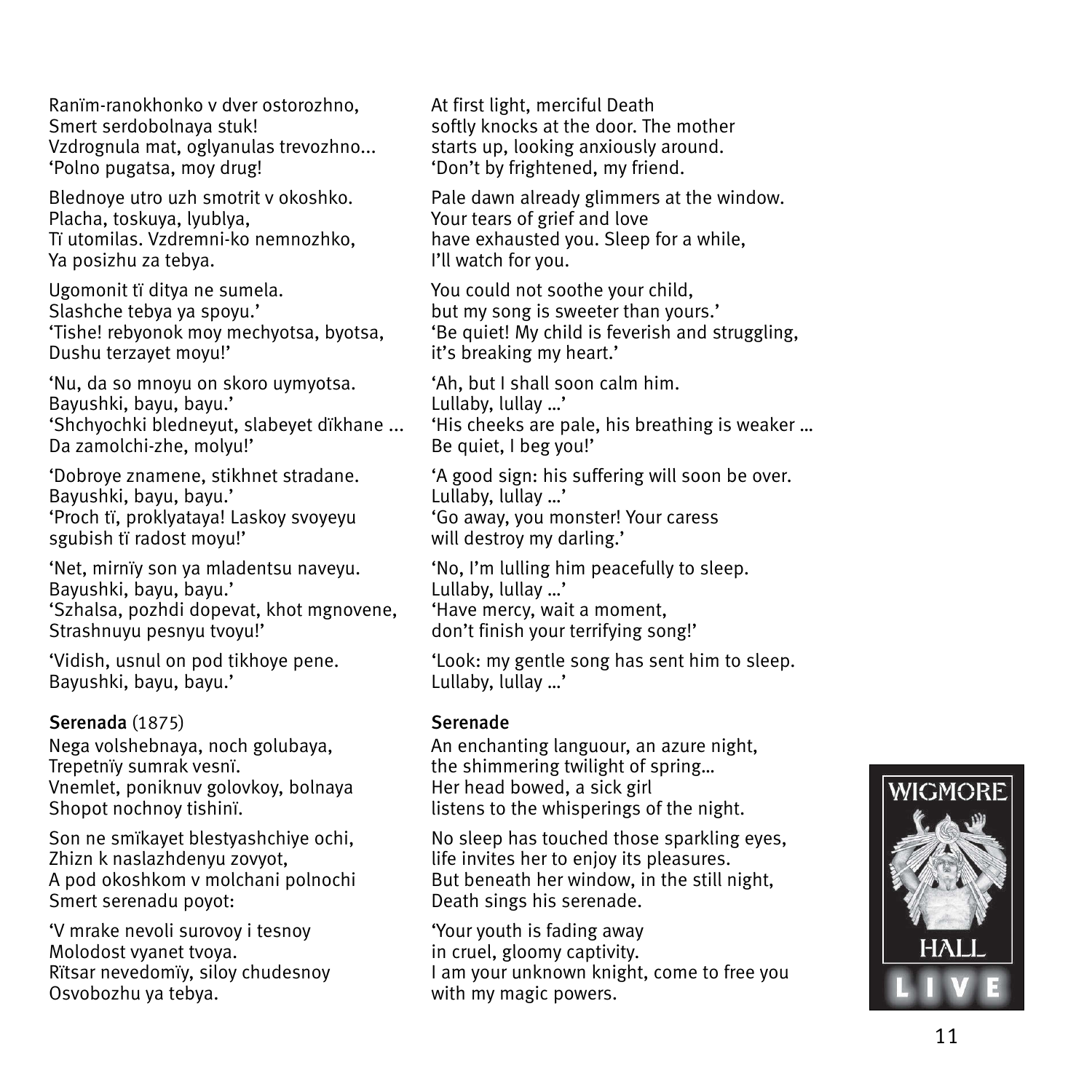Vstan, posmotri na sebya: krasotovu Stand up, look at yourself! Shchyoki rumyanï, volnistoy kosoyu your cheeks are rosy, wavy tresses<br>Stan tvov, kak tuchev obvit. waft around vour body like a cloud

Pristalnïkh glaz goluboye siyane, The piercing gaze of your blue eyes Yarche nebes i ognya.<br>2008 - is brighter than the sky or than fire.<br>2011 - You breathe the sultry heat of midd. Tï obolstila menya. you have conquered me.

Slukh tvoy plenilsa moyey serenadoy, You are captivated by my serenade, Rïtsarya shopot tvoy zval, you call to your knight in a whisper. Rïtsar prishyol za posledney nagradoy: Your knight has come for his reward,<br>Chas unovenya nastal starting the moment of ecstasy has arrived

O, zadushu ya tebya<br>V krepkikh obvatvakh: lvubovnïv mov lepet I isten to my whispered words of love ... V krepkikh obyatyakh: lyubovnïy moy lepet Listen to my whispered words in the love in the love shows the love i<br>Slushav … molchi … Ti mova!' Be silent Listen under the lo Slushay ... molchi ... Ti mova!'

### Trepak (1875) Trepak

Les, da polyanï, bezivude krugom. A forest clearing, not a soul around. Vyuga i plachet i stonet; A blizzard howls and moans. Chuyetsa, budto vo mrake nochnom, It feels as though in the black night Zlaya, kovo-to khoronit. the Evil one is burying somebody.

Smert obnimayet, laskayet. is embracing and caressing a peasant. S pyanenkim plyashet vdvoyom trepaka. Na ukho pesn napevayet: and crooning a song into his ear:

'Okh, muzhichok, starichok ubogoy, 'Ah, you wretched old peasant, Pyan napilsa, poplyolsa dorogoy, you got blind drunk and staggered off home. A metel-to, vedma, podnyalas, vzïgrala, But, like an old witch, a blizzard arose S polya v les dremuchiy nevznachay zagnala. and lured you from the fields into the forest.

Lyag, prikorni, da usni, rodimïy! Lie down, curl up and sleep, my friend.<br>Ya tebya, golubchik mov, snezhkom sogrevu. L'Il warm you with a blanket of snow. Ya tebya, golubchik moy, snezhkom sogreyu, Vkrug tebya velikuyu igru zateyu. I'll create a beautiful scene around you.

Vzbey-ka postel, tï myatel-lebyodka! Make up his bed, swan-white snow! Gey, nachinay, zapevay pogodka! Strike up your song, blizzard! Skazku, da takuyu, shtob vsyu noch tyanulas, Sing him a song that will last all night, Shtob pyanchuge krepko pod neyo zasnulos. so the old drunk will sleep soundly.

Lik tvoy prozrachnïy blestit, Your delicate face glows with beauty, waft around your body like a cloud.

You breathe the sultry heat of midday.

the moment of ecstasy has arrived.

Nezhen tvoy stan, upoitelen trepet. The trembling of your tender body thrills me,

Glyad, tak i yest! V temnote muzhika And look, there he is! In the darkness Death

Gorem, toskoy da nuzhdoy tomnïy, You're worn out with grief, misery and poverty.

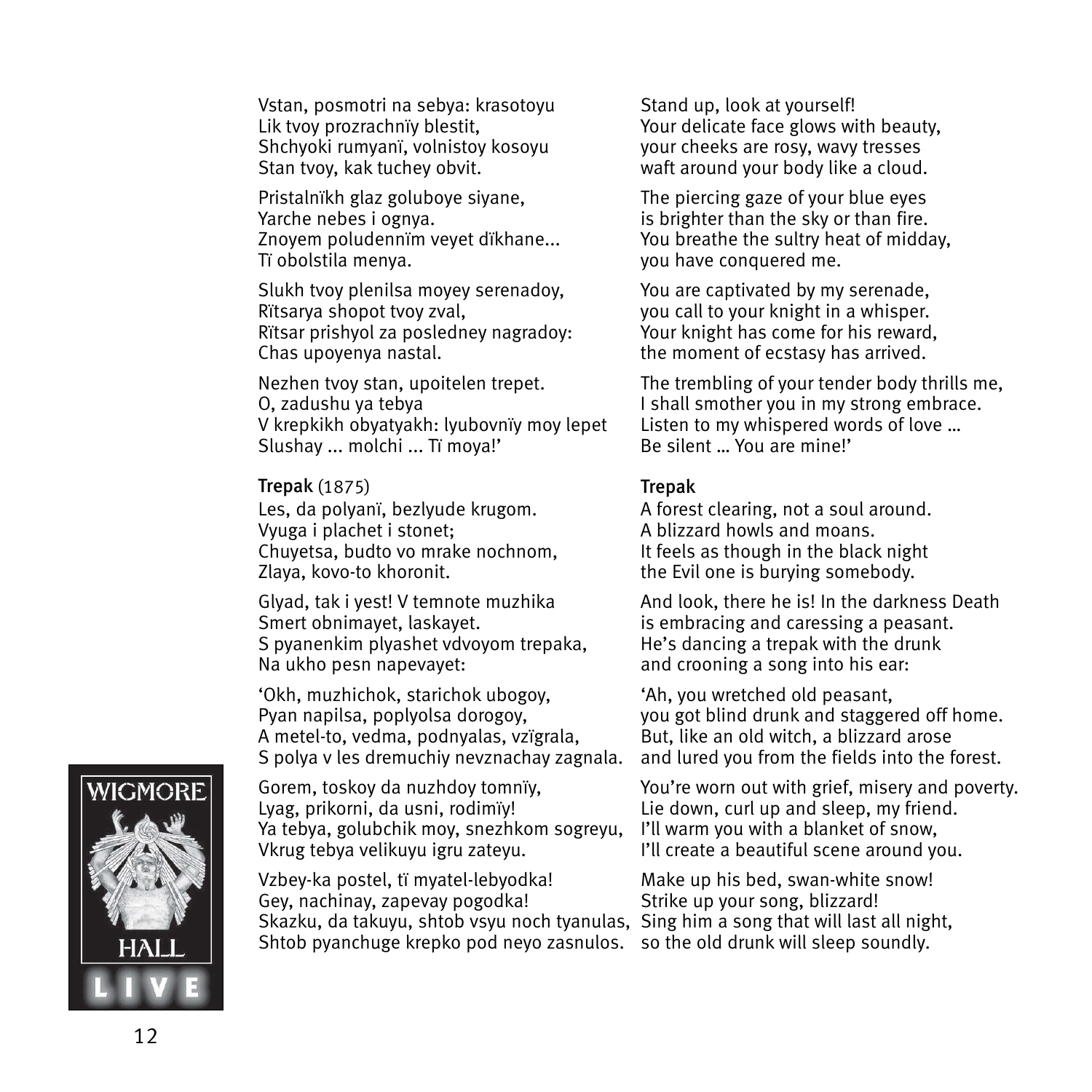Oy, vï lesa, nebesa, da tuchi, Come, forest, sky and clouds, Come, forest, sky and clouds, Come, forest, sky and clouds, Tem. Sveytes pelenoyu, snezhnoy, pukhovoyu; weave a shroud of feather-light snow, Yeyu, kak mladentsa, starichka prikroyu.

Spi, moy druzhok, muzhichok schastlivïy, Sleep, my friend, you lucky old peasant. Leto prishlo, rastsvelo! Nad nivoy Summer is here and blooming. The sun<br>Solnishko smevotsa, da serpi gulvavut. Smiles over the meadows, sickles flash. Solnïshko smeyotsa, da serpï gulyayut, smiles over the meadows, sickles flash, smiles over the meadows, sickles flash,  $P$ 

Orudya zhadnïe revut, bronze cannons roar,

Sklonilos solntse, boy silney;<br>Zakat blednevet, no derutsa Vragi vse yarostney i zley. fight even more savagely.

I pala noch na pole brani.<br>
Druzhinï v mrake razoshlis state the troops disperse in the dark Druzhinï v mrake razoshlis... the troops disperse in the dark.<br>Vsvo stikhlo, i v nochnom tumane entity betwing becomes still, and in

Na boyevom svoyom kone,<br>
Kostev sverkava beliznovu.<br>
Kostev sverkava beliznovu.

Dovolstva gordovo polna, and full of grim satisfaction Krugom obekhala ona.

Na kholm podnyavshis, oglyanulas, Mounting a hill, he looks around,  $\Omega$ Ostanovilas, ulïbnulas...<br>Lnad ravninov bovevov I nad ravninoy boyevoy **And then across the battlefield**<br>
Razdalsa golos rokovoy: **And the action** his doom-laden voice thunders

Vse predo mnoy vï smirilis, boytsï! You soldiers have all yielded to me.

darkness, wind and whirling snowflakes:<br>weave a shroud of feather-light snow.

there's singing in the air, doves fly past ...'

### Polkovodets (1877) The Field-Marshal

Grokhochet bitva, bleshut broni, A battle is raging, armour flashes, Begut polki, nesutsa koni regiments charge, horses plunge,<br>I reki krasnje tekut regiments regiments charge the rivers run red with blood the rivers run red with blood.

Pïlayet polden, lyudi byutsa; <br>
Sklonilos solntse, boy silney: at sunset the battle is fiercer: as the light dims, the enemies

Vsyo stikhlo, i v nochnom tumane Everything becomes still, and in the night air<br>Stenanya k nebu podnyalis. groans rise up to the heavens.

Togda, ozarena lunoyu, And then, illuminated by the moon, Kostey sverkaya beliznoyu,<br>
Yavilas smert 1 v tishine<br>
Neath annears Amidst the Death appears. Amidst the stillness,

Vnimaya vopli i molitvï, he listens to the cries and the prayers, Kak polkovodets mesto bitvï he rides around the field of battle around the field of battle for the rides around the field marshal.

his doom-laden voice thunders out:

'Konchena bitva! ya vsekh pobedila! 'The battle is over! I have conquered you all! Zhizn vas possorila, ya pomirila!<br>
Druzhno vstavayte na smotr, mertvetsï! Bise as comrades for inspection, you de Rise as comrades for inspection, you dead men.

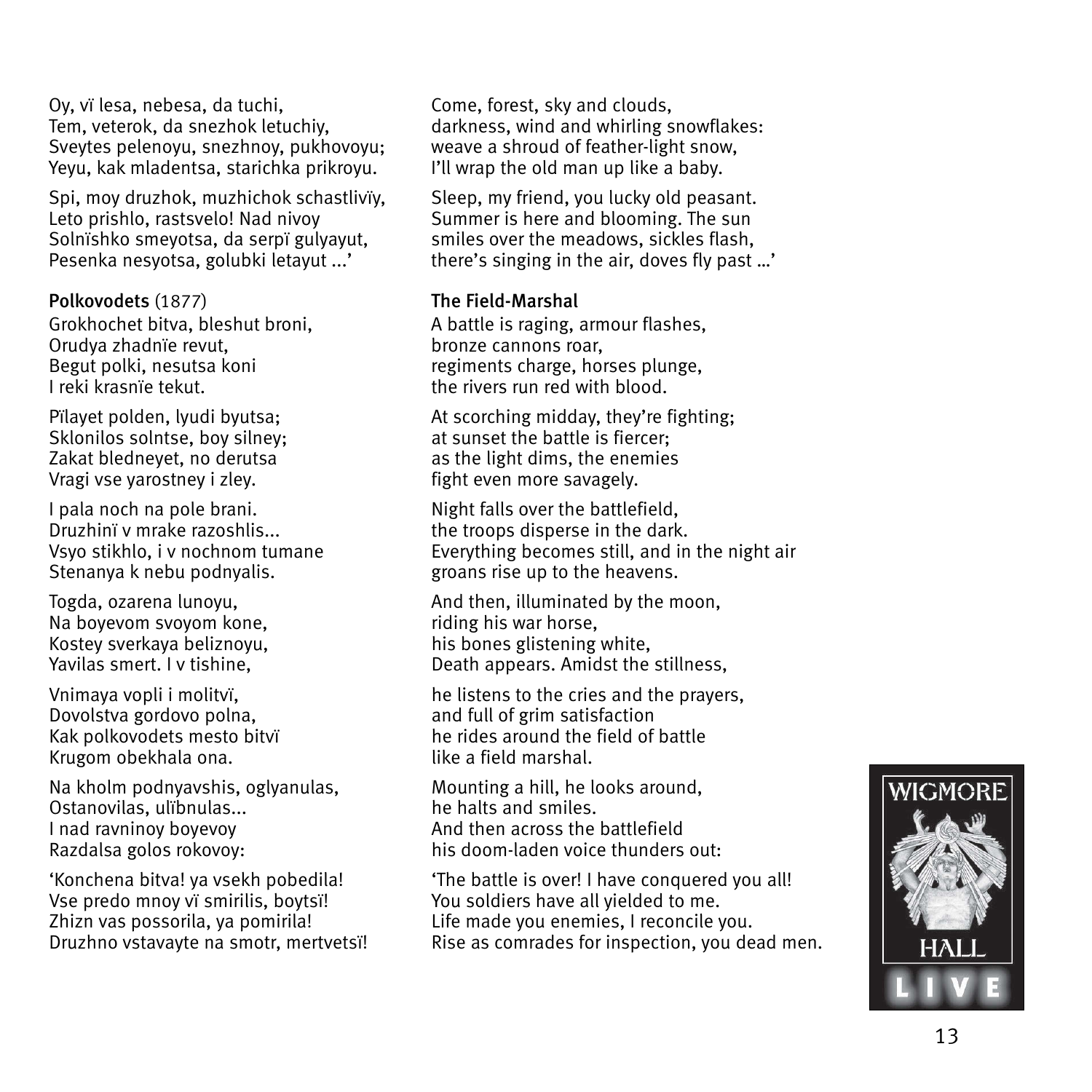Marshem torzhestvennïm mimo proydite, Pass by me in solemn procession: Voysko moyo ya khochu soschitat. I want to count my troops. V zemlyu potom svoi kosti slozhite,<br>Sladko ot zhizni v zemle otdikhatlari subjekt hank he neace of lying in the earth

Godï nezrimo proydut za godami, Year will follow year unnoticed,

Ya pritopchu, shtobï sen grobovuyu the damp soil, so that for all eternity Kosti pokinut vo vek ne mogli, your bones never leave their tomb,<br>Shtob nikogda vam ne vstat iz zemlil' so that you never rise again from th

(Arseniy Golenishchev-Kutuzov 1848–1913)

relish the peace of lying in the earth.

V lyudyakh ischeznet i pamyat o vas. even your memory will fade in men's hearts.<br>Ya ne zabudu i gromko nad vami en But I shall not forget. Every midnight But I shall not forget. Every midnight Pir budu pravit v polunochnïy chas! I shall hold a clamorous feast above you.

Plyaskoy tyazhyoloyu zemlyu sïruyu With my heavy dance I shall trample down so that you never rise again from the earth.'

*English translations by Andrew Huth © 2008*

## **NED ROREM** (b.1923)

War Scenes (1969)

### A Night Battle

What scene is this? – is this indeed humanity – these butchers' shambles? There they lie, in an open space in the woods, 300 poor fellows, the groans and screams mixed with the fresh scent of the night, that slaughterhouse! O well is it their mothers cannot see them. Some have their legs blown off, some bullets through the breast, some indescribably horrid wounds in the face or head, all mutilated, sickening, torn, gouged out, some mere boys, they take their turns with the rest … Such is the camp of the wounded, while over all the clear large moon comes out at times softly, amid the crack and crash and yelling sounds. The clear-obscure up there, those bouyant upper oceans, a few large placid stars beyond, coming languidly out, then disappearing, the melancholy draperied night around. And there, upon the roads and in these woods, that contest, never one more desperate in any age or land.



What history can ever give (for who can know) the mad, determin'd tussle of the armies? Who knows the many conflicts in flashing moonbeam'd woods, the writhing squads, the cries, the din, the distant cannon, the cheers and calls and threats and awful music of the oaths, the indescribable mix, the officers' orders, the devils fully rous'd in human hearts, the strong shout, Charge, men, charge? … And still again the moonlight pouring silvery soft its radiant patches over all. Who paints the scene, the sudden partial panic of the afternoons, at dusk?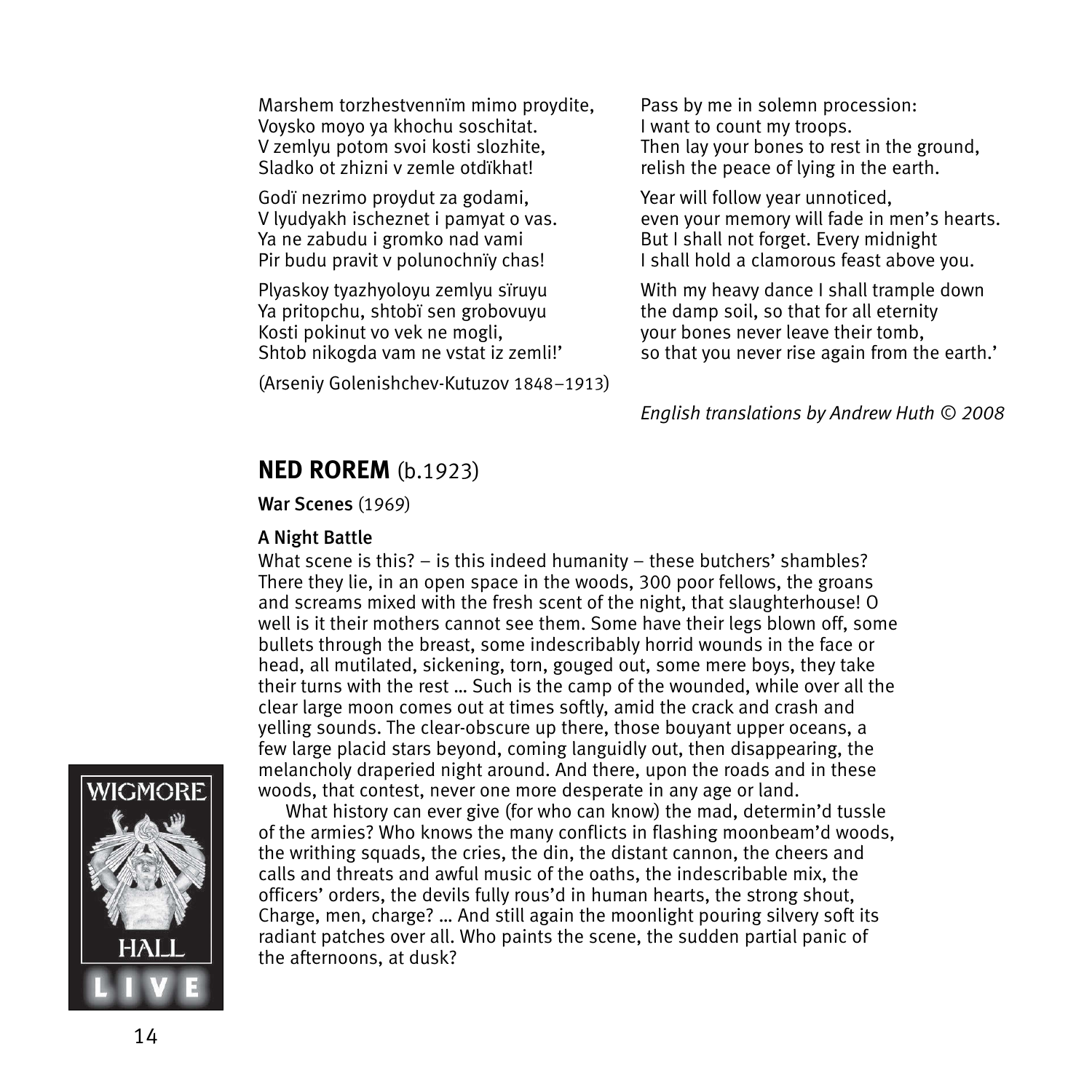### Specimen Case

Poor youth, so handsome, athletic, with profuse shining hair.

One time as I sat looking at him while he lay asleep, he suddenly, without the least start, awaken'd, open'd his eyes, gave me a long steady look, turning his face very slightly to gaze easier, one long, clear, silent look, a slight sigh, then turn'd back and went into his doze again. Little he knew, poor death-stricken boy, the heart of the stranger that hover'd near.

### An Incident

In one of the fights before Atlanta, a rebel soldier, of large size, evidently a young man, was mortally wounded top of head, so that the brains partially exuded. He lived three days, lying on his back on the spot where he first dropt. He dug with his heel in the ground during that time a hole big enough to put in a couple of ordinary knapsacks. He just lay there in the open air, and with little intermission kept his heel going night and day. Some of our soldiers then moved him to a house, but he died in a few minutes.

### Inauguration Ball

… At the dance and supper room I could not help thinking, what a different scene they presented to my view a while since, fill'd with a crowded mass of the worst wounded of the war. Tonight, beautiful women, perfumes, the violins' sweetness, the polka and the waltz; then the amputation, the blue face, the groan, the glassy eye of the dying, the clotted rag, the odor of blood, and many a mother's son amid strangers, passing away untended there …

### The real war will never get in the books

And so goodbye to the war. I know not how it may have been to others. To me the main interest was in the rank and file of the armies, both sides, and even the dead on the field. The points illustrating the latent character of the American young were of more significance than the political interests involved. Future years will never know the seething hell of countless minor scenes. The real war will never get in the books, perhaps must not and should not be. The whole land, North and South, was one vast hospital, greater (like life's) than the few distortions ever told. Think how much, and of importance, will be, has already been, buried in the grave.

(The texts were freely excised by the composer from Walt Whitman's diary of the Civil War, 'Specimen Days', first published in 1882)

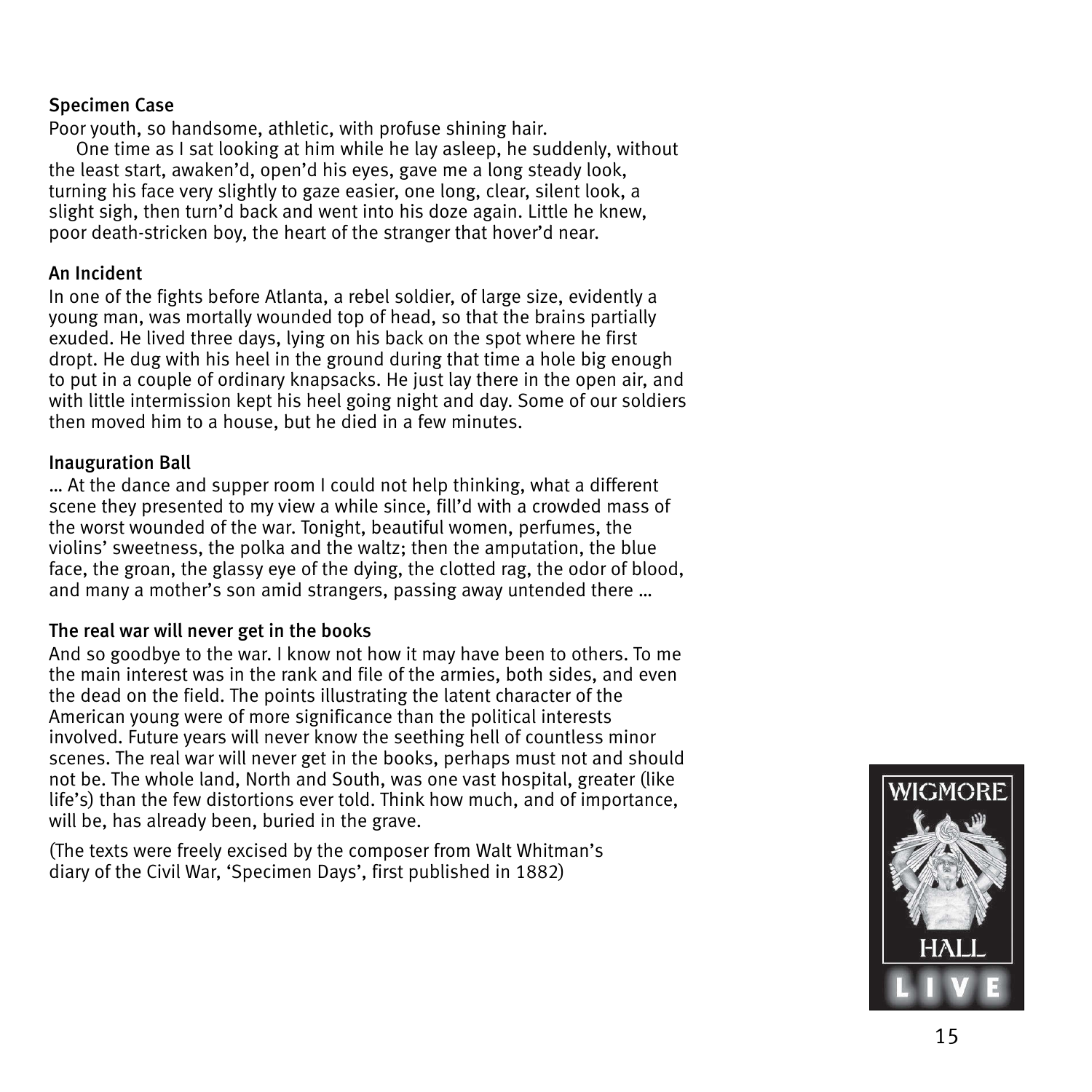### *encores*

## **CHARLES IVES** (1874–1954)

### Memories

### (A) Very Pleasant (B) Rather Sad

With wonders for our eyes;<br>
We're feeling pretty gay.<br>
It shows signs of being And soon will start to play.' I can see him shuffling down<br>We whistle and we hum<br>To the barn or to the town Beat time with the drum. We're sitting in the opera house: We're waiting for the curtain to arise (Charles Edward Ives 1874–1954) With wonders for our eyes. A feeling of expectancy, A certain kind of ecstasy, Expectancy and ecstasy … Sh's's's. [Curtain!]

We're sitting in the opera house: From the street a strain on my ear doth fall, We're waiting for the curtain to arise A tune as threadbare as that 'old red shawl'. It shows signs of being worn. And well we may,<br>
'O. Iulius. look!' I say.<br>
'Twas a common little thing and kind 'a sweet. 'O, Julius, look!' I say, 'Twas a common little thing and kind 'a sweet, But 'twas sad and seemed to slow up both his feet: To the barn or to the town,<br>A humming.

## **EINOJUHANI RAUTAVAARA** (b. 1928)

### Shall I compare thee?

Shall I compare thee to a summer's day? Thou art more lovely and more temperate: Rough winds do shake the darling buds of May, And summer's lease hath all too short a date: Sometime too hot the eye of heaven shines, And often is his gold complexion dimm'd; And every fair from fair sometime declines, By chance or nature's changing course untrimm'd; But thy eternal summer shall not fade Nor lose possession of that fair thou ow'st; Nor shall Death brag thou wander'st in his shade, When in eternal lines to time thou growest:

So long as men can breathe or eyes can see, So long lives this, and this gives life to thee.

(William Shakespeare 1564–1616)

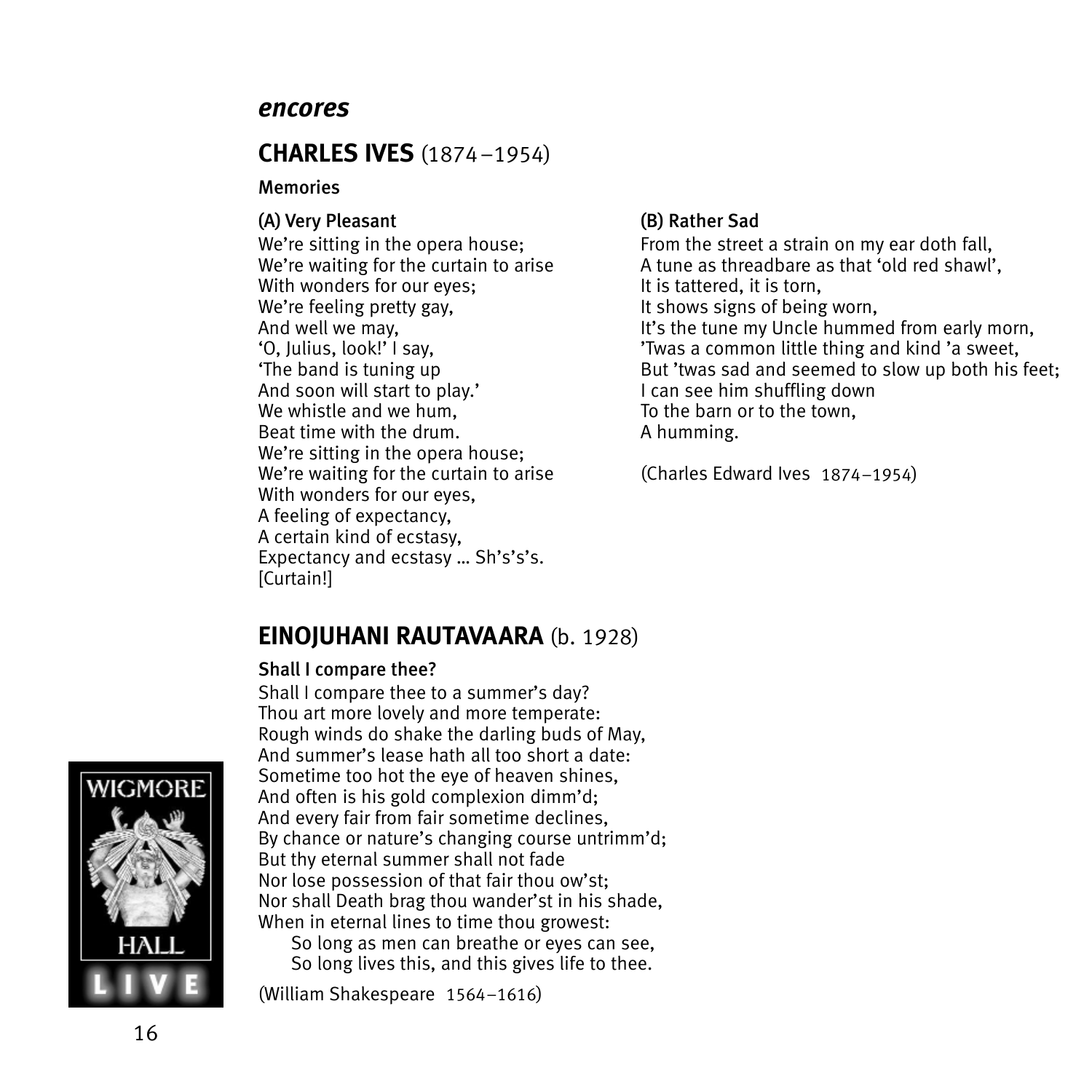## **WOLSELEY CHARLES** (1889–1962)

### The Green-Eyed Dragon

Once upon a time lived a Fair Princess most beautiful and charming; Her Father, the King, was a wicked old thing, with manners most alarming. And always on the front door mat, a most ferocious Dragon sat, He made such an awful shrieking noise so all you little girls and boys Beware! Take care! Of the Green Eyed Dragon with the thirteen tails, He'll feed, with greed, on little boys, puppy dogs and big fat snails.

Then off to his lair each time he'll drag and each of his thirteen tails he'll wag. Beware! Take care! And creep upon tiptoe, And hurry up the stairs, and say your prayers, And tuck your heads, your pretty curly heads, beneath the clothes, the clothes, the clothes.

That Dragon he lived for years and years, but he never got much thinner. For lunch, he'd have a Policeman pie, or a roast M.P. for dinner; One brave man came 'round with an axe and tried to collect his income tax – The Dragon he smiled with fiendish glee, then sadly murmured 'R.I.P.' Beware! Take Care! Of the Green-Eyed Dragon with the thirteen tails, He'll feed, with greed, on little boys, puppy dogs and big fat snails.

Then off to his lair each time he'll drag and each of his thirteen tails he'll wag. Beware! Take care! And creep upon tiptoe, And hurry up the stairs, and say your prayers. And tuck your heads, your pretty curly heads, beneath the clothes, the clothes, the clothes.

That Dragon went down to the kitchen one day where the Fair Princess was baking; He ate, by mistake, some rich plum cake which the Fair Princess was making. That homemade cake, he could not digest;

He moaned and he groaned, and at last went west -

And now his ghost, with bloodshot eyes at midnight clanks his chains and cries: Beware! Take care! Of the Green-Eyed Dragon with the thirteen tails, He'll feed, with greed, on little boys, puppy dogs and big fat snails.

Then off to his lair each time he'll drag and each of his thirteen tails he'll wag. Beware! Take care! And creep upon tiptoe, And hurry up the stairs, and say your prayers,

And tuck your heads, your pretty curly heads,

Beneath the clothes, the clothes, the clothes!

(Greatrex Newman 1892–1984)

© Copyright 1926 by Boosey & Co. Ltd. Reproduced by permission of Boosey & Hawkes Music Publishers Ltd

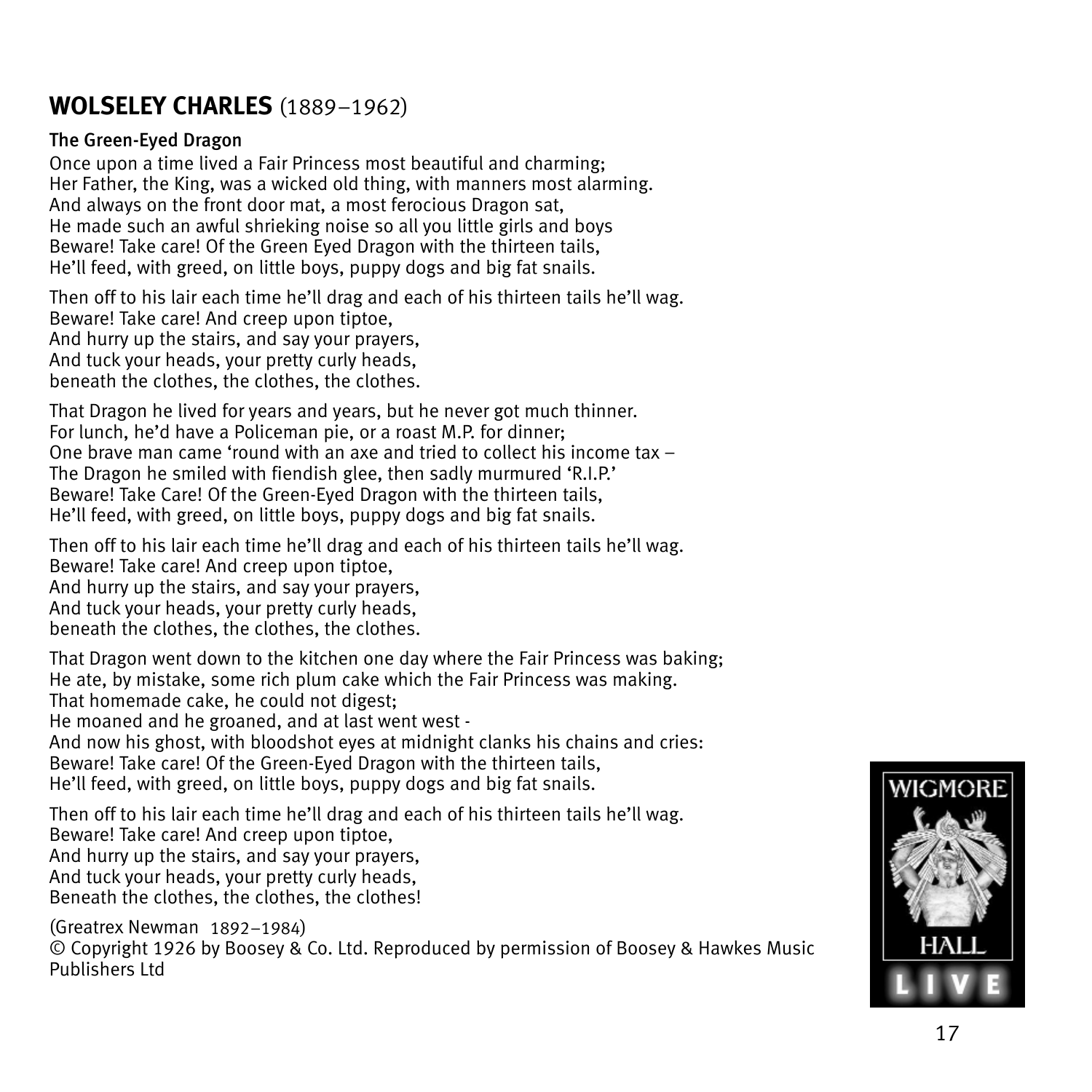## **GERALD FINLEY**



Canadian bass-baritone Gerald Finley began singing as a chorister in Ottawa before completing his musical studies in the UK at the RCM. King's College, Cambridge, and the National Opera Studio. He was a winner of Glyndebourne's John Christie Award and is a Visiting Professor and Fellow of the Royal College of Music.

His opera work has encompassed the leading baritone roles of Mozart, Handel, Britten as well as world premieres of works by John Adams, Mark-Anthony Turnage and Kaaja Saariaho. Recent successes include his debut at the 2007 Salzburg Festival as Conte Almaviva in *Figaro*, the title roles of *Eugene Onegin* at ENO and the ROH, Don Giovanni at Vienna's Theater an der Wien and his

reprisal of the leading role of J. Robert Oppenheimer in *Doctor Atomic* for the Lyric Opera of Chicago.

Mr Finley is a frequent guest of orchestras throughout Europe, and in recent seasons he has featured in recordings of Haydn, Handel, Brahms and Mozart and premiered new works by Turnage and Saariaho. Concert appearances include the BBC Symphony, the Boston Symphony, the Berlin Philharmonic, the London Philharmonia, the Hallé Orchestra as well as recitals in Vienna, Frankfurt, Helsinki, Amsterdam and London's Wigmore Hall with Julius Drake.



Winner of the Editor's Choice Award at the 2006 *Classic FM Gramophone* Awards for Stanford's *Songs of the Sea* (Chandos) his discography includes work with Sir Simon Rattle, Bernard Haitink, Nikolaus Harnoncourt, and Antonio Pappano, as well as highly acclaimed discs of songs by Ives and Samuel Barber, and Schumann's *Dichterliebe*, all with Julius Drake, for Hyperion.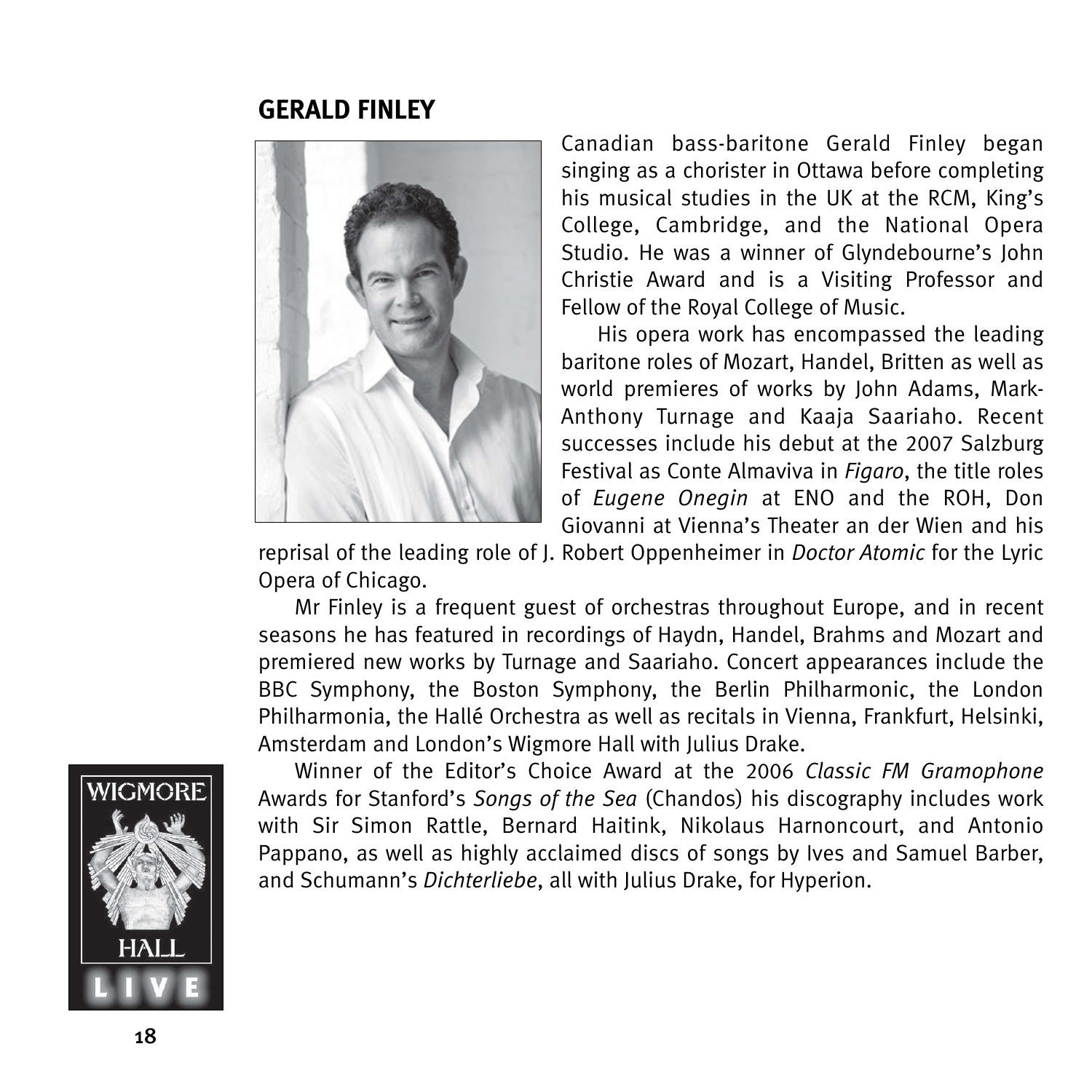## **JULIUS DRAKE**

The pianist Julius Drake lives in London and specializes in chamber and vocal music, working with many of the world's leading artists, both in recital and on disc.

Among the many outstanding vocal artists he has partnered are Victoria de los Angeles, Sir Thomas Allen, Barbara Bonney, Ian Bostridge, Gerald Finley, Matthias Goerne, Dame Felicity Lott, Simon Keenlyside, Angelika Kirchschlager and Willard White. He has also worked with a range of prestigious instrumentalists, and his duo with oboist Nicholas Daniel has been described by *The Independent* as 'one of the most satisfying in British chamber music: vital, thoughtful and confirmed in musical integrity of the highest order'.



Julius Drake has performed at many of the most important festivals, including those at Edinburgh, Munich, Salzburg (Schubertiade) and Tanglewood. Other concert appearances have taken him to the Lincoln Center, New York; the Concertgebouw, Amsterdam; the Musikverein and the Konzerthaus in Vienna; the Châtelet, Paris; Wigmore Hall and the BBC Proms in London; and tours to Australia, Korea and Japan. Julius Drake is a Professor at the Royal Academy of Music in London and regularly gives masterclasses, most recently in Amsterdam, Brussels, Graz and the Schubert Institute in Baden bei Wien. He has been invited on to the jury of the 2009 Leeds International Piano Competition.

Produced by Jeremy Hayes Engineered by Tony Faulkner Recorded live at Wigmore Hall, London, 18 October 2007 Director: John Gilhooly Wigmore Hall Live — General Manager: Helen Peate; Head of Sales and Marketing: Claire Hargrove Photograph of Gerald Finley on front cover and on page 18 by Sim Canetty-Clarke Photograph of Julius Drake on page 19 by Marco Borggreve Photograph of Gerald Finley and Julius Drake on page 6 by Benjamin Ealovega Manufactured by Repeat Performance Multimedia, London